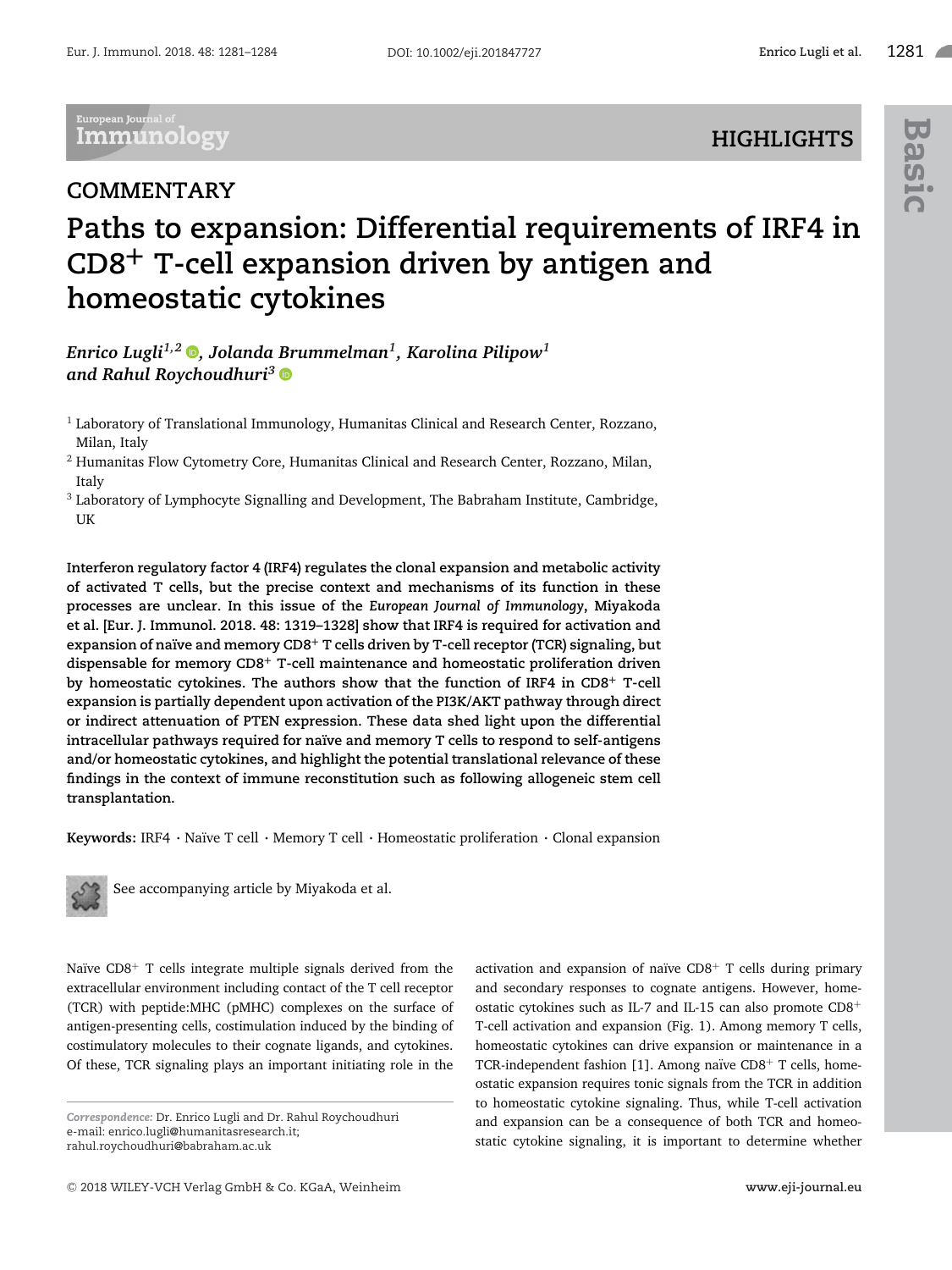

Figure 1. Differential requirement of IRF4 for antigen-driven and homeostatic expansion of CD8<sup>+</sup> T cells. Antigen-driven responses of naïve CD8+ T cells result in the induction of the AP-1/IRF4 supercomplex, which is required for activation and clonal expansion (upper panel). Loss of IRF4 results in abortive clonal expansion (lower panel). However, a few IRF4−/<sup>−</sup> cells survive and develop into long-lived memory cells, although their number is decreased compared to IRF4+/<sup>+</sup> cells. Homeostatic expansion (circular arrow) of memory T cells is antigen-independent, thus not requiring IRF4. By contrast, naïve CD8+ T cells partially require IRF4 for their homeostatic proliferation. Not shown: memory T cells require IRF4 for optimal recall responses induced by cognate antigen.

shared or distinct molecular pathways regulate these distinct phenomena.

TCR ligation results in a cascade of signaling events leading to activation of signal-dependent transcription factor complexes, including Nuclear Factor κB (NF-κB), Activator Protein 1 (AP-1) and Nuclear Factor of Activated T-cells (NFAT), which are pivotal in driving the gene expression changes that underlie clonal expansion and effector cell differentiation [2]. Recent findings have indicated an important role of the transcription factor Interferon Regulatory Factor 4 (IRF4) in TCR-driven gene expression. In  $CD8<sup>+</sup>$  T cells, IRF4 is induced by TCR stimulation and regulates the expression of genes involved in T-cell expansion, effector differentiation and metabolism. IRF4 is important for T-cell function, as IRF4-deficient cells undergo abortive expansion and differentiate less efficiently into effector cells [3]. IRF4 binds DNA poorly in its monomeric form and in T cells IRF4 forms complexes with the AP-1 family members BATF and JUN at AP-1 IRF composite elements (AICE) within regulatory DNA [4, 5]. Thus, involvement in AP-1 signaling provides IRF4 with a critical function in regulating T-cell receptor-driven gene expression. IRF4 is involved CD8<sup>+</sup> T-cell activation and expansion, but whether it controls these events in response to both TCR and homeostatic cytokine signaling has been unclear.

In this issue of the *European Journal of Immunology*, Miyakoda et al. [6] confirm previous observations that IRF4 is required for the expansion and effector differentiation of naïve and memory  $CD8<sup>+</sup>$  T cells in response to cognate antigens [3]. However, the authors propose that cytokine-driven maintenance of memory cells following primary infection is independent of IRF4. Thus, the authors propose that IRF4 has an indispensable role in CD8<sup>+</sup> T-cell activation and expansion in response to TCR signaling but has a dispensable role in contexts where TCR signaling is less relevant. Consistently, wild-type and IRF4-deficient memory cells expanded similarly upon adoptive transfer into lymphopenic hosts. By contrast, IRF4-deficient naïve  $CD8<sup>+</sup>$  T cells expanded poorly early following transfer into lymphopenic hosts but 'caught-up' with wild-type cells at later timepoints. To account for this, the authors propose that homeostatic expansion of naïve  $CDS<sup>+</sup>$  T cells occurs in two phases, an early IRF4-dependent phase during which tonic TCR signaling acts in conjunction with homeostatic cytokines to promote expansion, and a later IRF4-independent and likely TCRindependent phase.

Signaling via the TCR, and co-stimulatory and cytokine receptors activate the PI3K/AKT pathway to drive changes in gene expression and alter the translational and metabolic capacity of cells thereby contributing to the widespread changes required for T-cell activation and expansion [2]. While defective AP-1 driven gene expression would initially appear a plausible explanation for loss of TCR-driven expansion in the absence of IRF4, the authors found that IRF4−/<sup>−</sup> CD8<sup>+</sup> T cells exhibit reduced phosphorylation of AKT, S6 and Foxo1, components of the PI3K/AKT pathway [6]. Defective AKT signaling in IRF4-deficient cells was, at least in part, attributed to observed elevated levels of PTEN, and treatment of IRF4-deficient T cells with the PTEN inhibitor SF1670 partially restored AKT activity following activation *in vitro*, and T-cell proliferation following infection *in vivo*. It is currently unclear why PTEN levels are elevated in the absence of IRF4 and future experiments will have to address whether IRF4 represses *Pten* expression directly by binding to its regulatory elements. While the findings support an involvement of IRF4 in direct or indirect regulation of the PI3K pathway, the presence of only a mild reversion of the IRF4-deficient phenotype with PTEN inhibition indicates that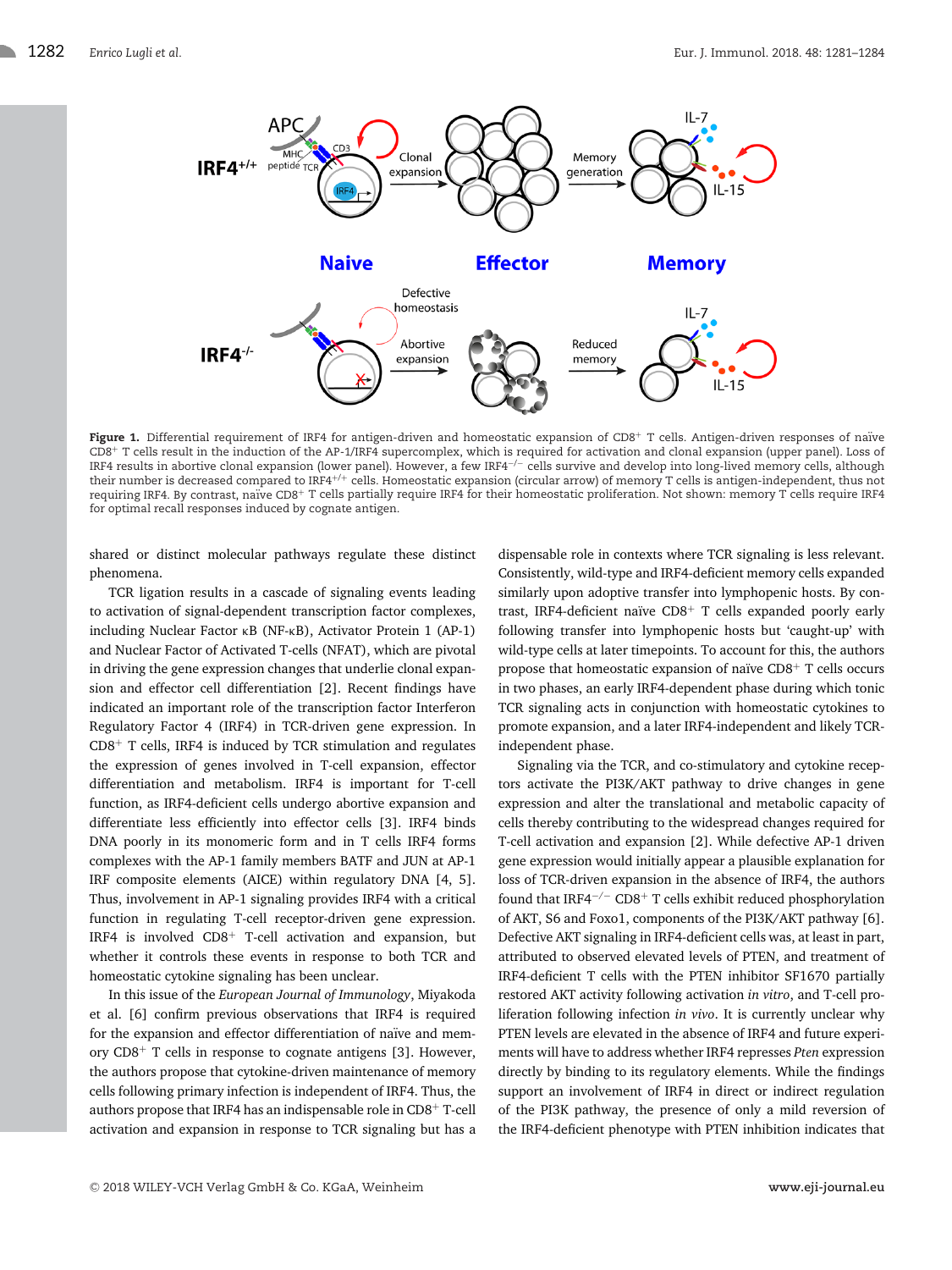other functions of IRF4, including direct regulation of TCR-driven gene expression, may contribute substantially to the activation and expansion defect seen among IRF4-deficient cells.

Despite that their number was reduced, long-lived CD44high CD62Lhigh memory T cells could still be detected in IRF4−/<sup>−</sup> mice, as previously reported [7]. Increased activity of AKT, mTOR and AP-1 is known to promote effector differentiation of  $CD8<sup>+</sup>$  T cells and antagonize memory cell differentiation [8–10]. This is translationally relevant since blocking AKT and mTOR signaling using specific inhibitors can uncouple proliferation from effector differentiation, thereby favoring the formation of stem-like memory T  $(T<sub>SCM</sub>)$  cells with increased engraftment capacity upon adoptive cell transfer immunotherapy [11–13]. Given the observation of decreased AKT/mTOR activity among IRF4-deficient cells, it is possible that interfering with IRF4 activity may enable therapeutic manipulation of CD8<sup>+</sup> T-cell differentiation. In support of this concept is the observation that human CD8<sup>+</sup>  $T_{SCM}$  cells derived from naïve precursors express lower levels of IRF4 compared to effector cells [14].

The intracellular events responsible for homeostatic proliferation remain poorly understood. The data presented by Miyakoda et al. highlight that IRF4 is required for naïve T cells to rapidly respond to lymphopenia (Fig. 1), although the IRF4-dependent gene expression programs under these conditions remain undetermined. IL-7 and IL-15-dependent gene expression is largely regulated by STAT3 and STAT5 binding to DNA. It will be interesting in the future to compare the gene programs directed by IRF4, STAT3 and STAT5 in naïve and memory cells and to determine whether they have overlapping transcriptional consequences. A better understanding of the biology of naïve and memory Tcell responses to lymphopenia has important implications for diseases where immunodeficiency is a clinical consequence such as allogeneic hematopoietic stem cell transplantation (allo-HSCT). Thanks to recent developments in the prevention of graft-versushost disease, such as through depletion of alloreactive T cells *in vivo* using post-transplant cyclophosphamide, untouched donor T cells are adoptively-transferred with the graft. In this scenario, both naïve and memory cells reconstitute the lymphopenic host [15, 16]. In particular, the survival of naïve cells is fundamental to ensure a more polyclonal TCR repertoire and a broad immune reconstitution. The results presented by Miyakoda et al. suggest that IRF4 plays a nonredundant role in reconstitution under lymphopenic conditions and suggest that enhancing IRF4-dependent signaling may boost naïve T cell recovery and immune function.

**Acknowledgements:** E.L. is supported by the Associazione Italiana per la Rircerca sul Cancro (AIRC IG grant #20607). J.B. is supported by the "Fondo di beneficenza Intesa San Paolo" fellowship from AIRC. K.P. is supported by the Fondazione Veronesi 2018 postdoctoral fellowship. R.R. is supported by the Wellcome Trust/Royal Society (Grant 105663/Z/14/Z),

the UK Biotechnology and Biological Sciences Research Council (Grant BB/N007794/1), and Cancer Research UK (Grant C52623/A22597).

**Conflict of interest:** The authors declare no financial or commercial conflict of interest

## **References**

- 1 **Sprent, J. and Surh, C. D.**, Normal T cell homeostasis: the conversion of na¨ıve cells into memory-phenotype cells. *Nat. Immunol.* 2011. **12**: 478–84.
- 2 **Smith-Garvin, J. E.**, **Koretzky, G. A. and Jordan, M. S.**, T cell activation. *Annu. Rev. Immunol.* 2009. **27**: 591–619.
- 3 **Man, K.**, **Miasari, M.**, **Shi, W.**, **Xin, A.**, **Henstridge, D. C.**, **Preston, S.**, **Pellegrini, M.**, **et al.**, The transcription factor IRF4 is essential for TCR affinitymediated metabolic programming and clonal expansion of T cells. *Nat. Immunol.* 2013. **14**: 1155–1165.
- 4 **Li, P.**, **Spolski, R.**, **Liao, W.**, **Wang, L.**, **Murphy, T. L.**, **Murphy, K. M. and Leonard, W. J.**, BATF-JUN is critical for IRF4-mediated transcription in T cells. *Nature* 2012. **490**: 543–546.
- 5 **Glasmacher, E.**, **Agrawal, S.**, **Chang, A. B.**, **Murphy, T. L.**, **Zeng, W.**, **Vander Lugt, B.**, **Khan, A. A.**, **et al.**, A genomic regulatory element that directs assembly and function of immune-specific AP-1-IRF complexes. *Science* 2012. **338**: 975–980.
- 6 **Miyakoda, M.**, **Honma, K.**, **Kimura, D.**, **Akbari, M.**, **Kimura, K.**, **Matsuyama, T. and Yui, K.**, Differential requirements for IRF4 in the clonal expansion and homeostatic proliferation of naïve and memory murine CD8(+) T cells. *Eur. J. Immunol.* 2018. **48**: 1319–1328.
- 7 **Raczkowski, F.**, **Ritter, J.**, **Heesch, K.**, **Schumacher, V.**, **Guralnik, A.**, **Hocker, L.**, **Raifer, H.**, **et al.**, The transcription factor Interferon Regulatory Factor 4 is required for the generation of protective effector CD8+ T cells. *Proc. Natl. Acad. Sci. USA* 2013. **110**: 15019–15024.
- 8 **Kim, E. H.**, **Sullivan, J. A.**, **Plisch, E. H.**, **Tejera, M. M.**, **Jatzek, A.**, **Choi, K. Y. and Suresh, M.**, Signal integration by AKT regulates CD8 T cell effector and memory differentiation. *J. Immunol.* 2012. **188**: 4305–4314.
- 9 **Araki, K.**, **Turner, A. P.**, **Shaffer, V. O.**, **Gangappa, S.**, **Keller, S. A.**, **Bachmann, M. F.**, **Larsen, C. P.**, **et al.**, mTOR regulates memory CD8 T-cell differentiation. *Nature* 2009. **460**: 108–112.
- 10 **Roychoudhuri, R.**, **Clever, D.**, **Li, P.**, **Wakabayashi, Y.**, **Quinn, K. M.**, **Klebanoff, C. A.**, **Ji, Y.**, **et al.**, BACH2 regulates CD8(+) T cell differentiation by controlling access of AP-1 factors to enhancers. *Nat. Immunol.* 2016. **17**: 851–860.
- 11 **Crompton, J. G.**, **Sukumar, M.**, **Roychoudhuri, R.**, **Clever, D.**, **Gros, A.**, **Eil, R. L.**, **Tran, E.**, **et al.**, AKT inhibition enhances expansion of potent tumorspecific lymphocytes with memory cell characteristics. *Cancer. Res.* 2015. **75**: 296–305.
- 12 **Scholz, G.**, **Jandus, C.**, **Zhang, L.**, **Grandclement, C.**, **Lopez-Mejia, I. C.**, **Soneson, C.**, **Delorenzi, M.**, **et al.**, Modulation of mTOR signalling triggers the formation of stem cell-like memory T cells. *EBioMedicine* 2016. **4**: 50– 61.
- 13 **Mahnke, Y. D.**, **Brodie, T. M.**, **Sallusto, F.**, **Roederer, M. and Lugli, E.**, The who's who of T-cell differentiation: Human memory T-cell subsets. *Eur. J. Immunol.* 2013. **43**: 2797–2809.
- 14 **Zanon, V.**, **Pilipow, K.**, **Scamardella, E.**, **De Paoli, F.**, **De Simone, G.**, **Price, D. A.**, **Martinez Usatorre, A.**, **et al.**, Curtailed T-cell activation curbs effector differentiation and generates CD8(+) T cells with a